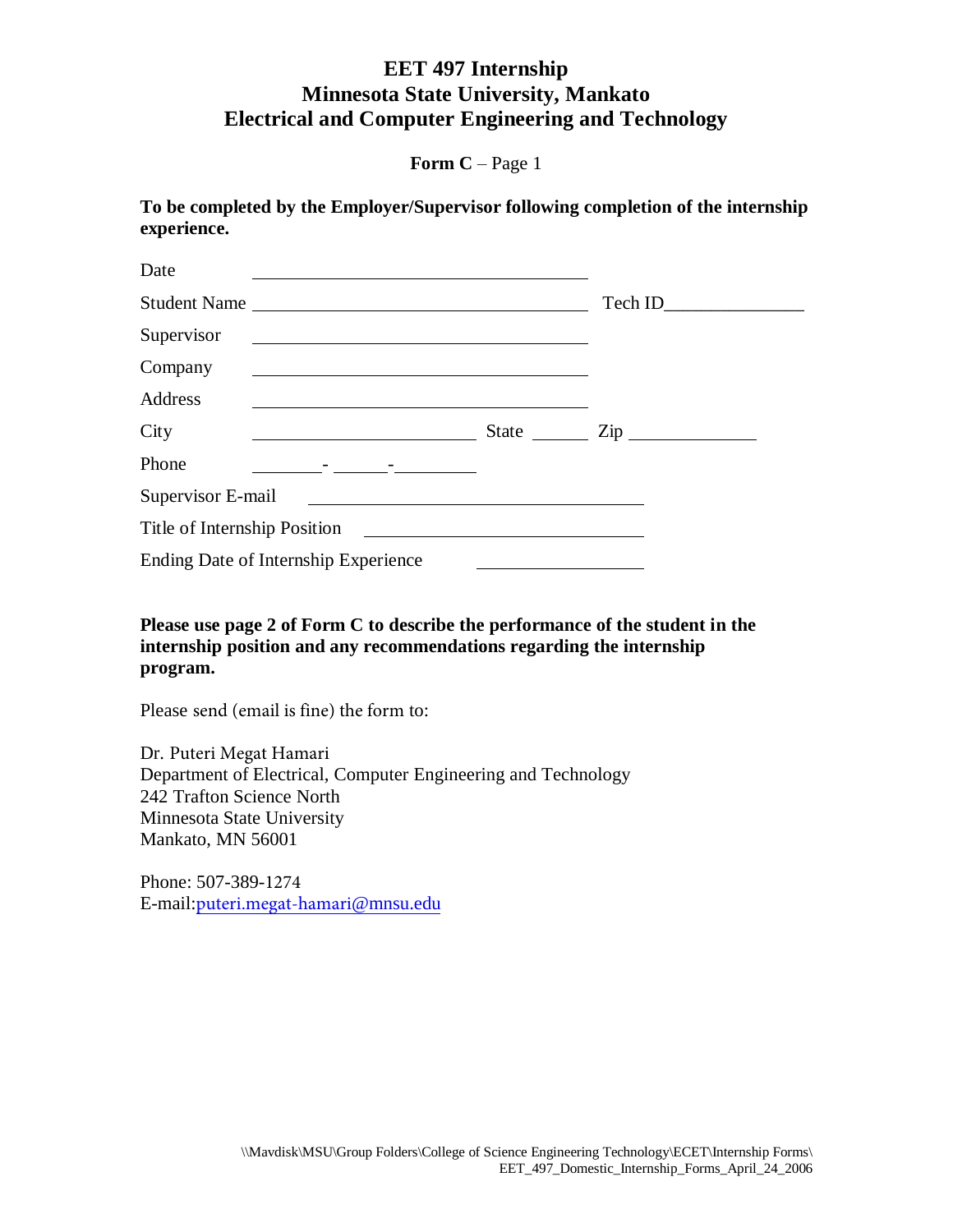**Form C** – Page 2

1. Evaluate the student's performance of assigned tasks.

2. Evaluate the preparation of the student for the internship position. Consider strength and weaknesses and how the student compared with other beginning employees. Please make any suggestions for changes in our curriculum that would make student interns more effective for your organization.

3. Summarize your reactions to our internship program. Please suggest ways in which the program might be improved.

4. Would you / your company be interested in employing student interns from our program in the future?

Employer/Supervisor: Date: Date:

\\Mavdisk\MSU\Group Folders\College of Science Engineering Technology\ECET\Internship Forms\ EET\_497\_Domestic\_Internship\_Forms\_April\_24\_2006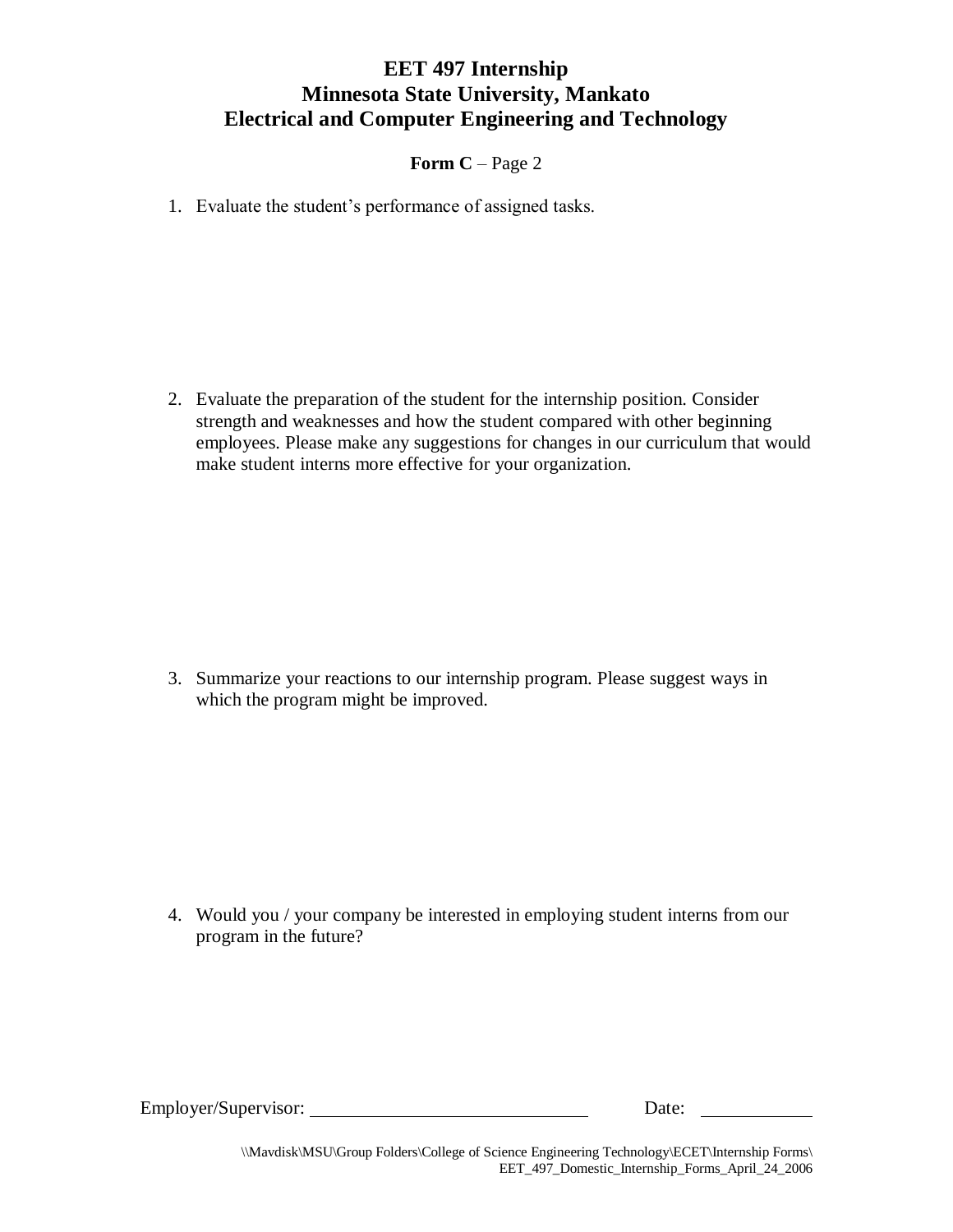**Form C –** Page 3

**Educational Outcomes Assessment**

**To be completed by the internship supervisor following completion of the internship experience.** 

Student Name Tech ID\_\_\_\_\_\_\_\_\_\_\_\_\_\_\_\_

Please check the appropriate outcomes that you believe the internship provided. For those that were available please rate the student's performance.

Internship provided the opportunities to:

Yes No

**Effectively identify, formulate, and solve an engineering problem.** 

| $N/A$ Poorly<br>Prepared | Satisfactory | Excellent |
|--------------------------|--------------|-----------|
|                          |              |           |

\_\_\_ \_\_\_ **Understand professional and ethical responsibilities.** 

| $N/A$ Poorly<br>Prepared | Satisfactory | Excellent |
|--------------------------|--------------|-----------|
|                          |              |           |

\_\_\_ \_\_\_ **More effectively communicate orally and in written form.** 

| N/A | Poorly<br>Prepared | Satisfactory | Excellent |
|-----|--------------------|--------------|-----------|
|     |                    |              |           |

Understand the documentation process for an engineering design problem.

| $N/A$ Poorly<br>Prepared | Satisfactory | Excellent |
|--------------------------|--------------|-----------|
|                          |              |           |

\_\_\_ \_\_\_ **Better understand project management and rudimentary economic** 

#### **considerations associated with an engineering problem.**

| N/A | Poorly<br>Prepared | Satisfactory | Excellent |
|-----|--------------------|--------------|-----------|
|     |                    |              |           |

(Continued)